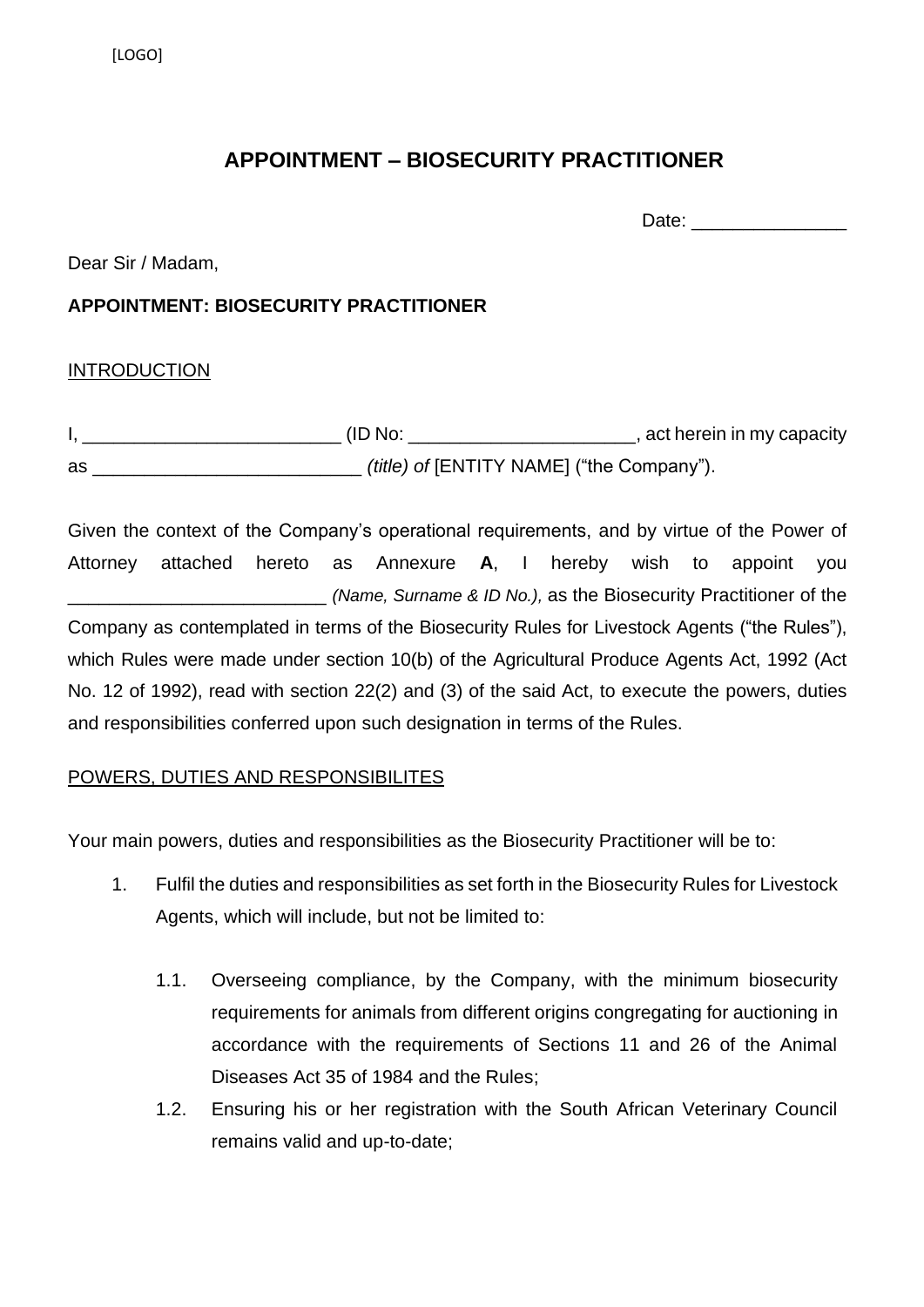[LOGO]

- 1.3. Preparing, developing and maintaining of a standard operating procedure dictating the biosecurity measures to be adhered to at an auction facility;
- 1.4. Oversee compliance by the auction facility with the standard operating procedure;
- 1.5. Providing assistance to an auction facility undergoing an audit, if and when required.

Pursuant to your acceptance of this appointment, you will the assume the powers, duties and responsibilities which are incumbent on the Biosecurity Practitioner of \_\_\_\_\_\_\_\_\_\_\_\_\_\_\_\_\_\_\_\_\_. Please be advised that despite this appointment, I reserve the right to amend and/or withdraw any such powers, duties and responsibilities.

#### APPOINTMENT AND DELEGATION

I, \_\_\_\_\_\_\_\_\_\_\_\_\_\_\_\_\_, in my capacity as \_\_\_\_\_\_\_\_\_\_\_\_\_\_ of \_\_\_\_\_\_\_\_\_\_\_\_\_, hereby confirm the appointment and delegation of authority as contemplated herein.

Name:

Designation:

\_\_\_\_\_\_\_\_\_\_\_\_\_\_\_\_\_\_

Date:

### APPOINTMENT AND ACCEPTANCE

I, \_\_\_\_\_\_\_\_\_\_\_\_\_\_\_\_\_\_\_\_, in my capacity as \_\_\_\_\_\_\_\_\_\_\_\_\_\_\_\_\_\_\_\_\_\_\_\_\_\_\_\_\_\_\_\_\_\_, hereby make the following acknowledgements pursuant to confirming my acceptance of the appointment as Biosecurity Practitioner.

| <b>CONFIRMATION OF ACCEPTANCE</b>                                                | Initial by |
|----------------------------------------------------------------------------------|------------|
|                                                                                  | Appointee  |
| That I am registered with the South African Veterinary Council as a              |            |
|                                                                                  |            |
| That I have read and understood the assigned powers, responsibilities and duties |            |
| as defined in this letter of appointment.                                        |            |